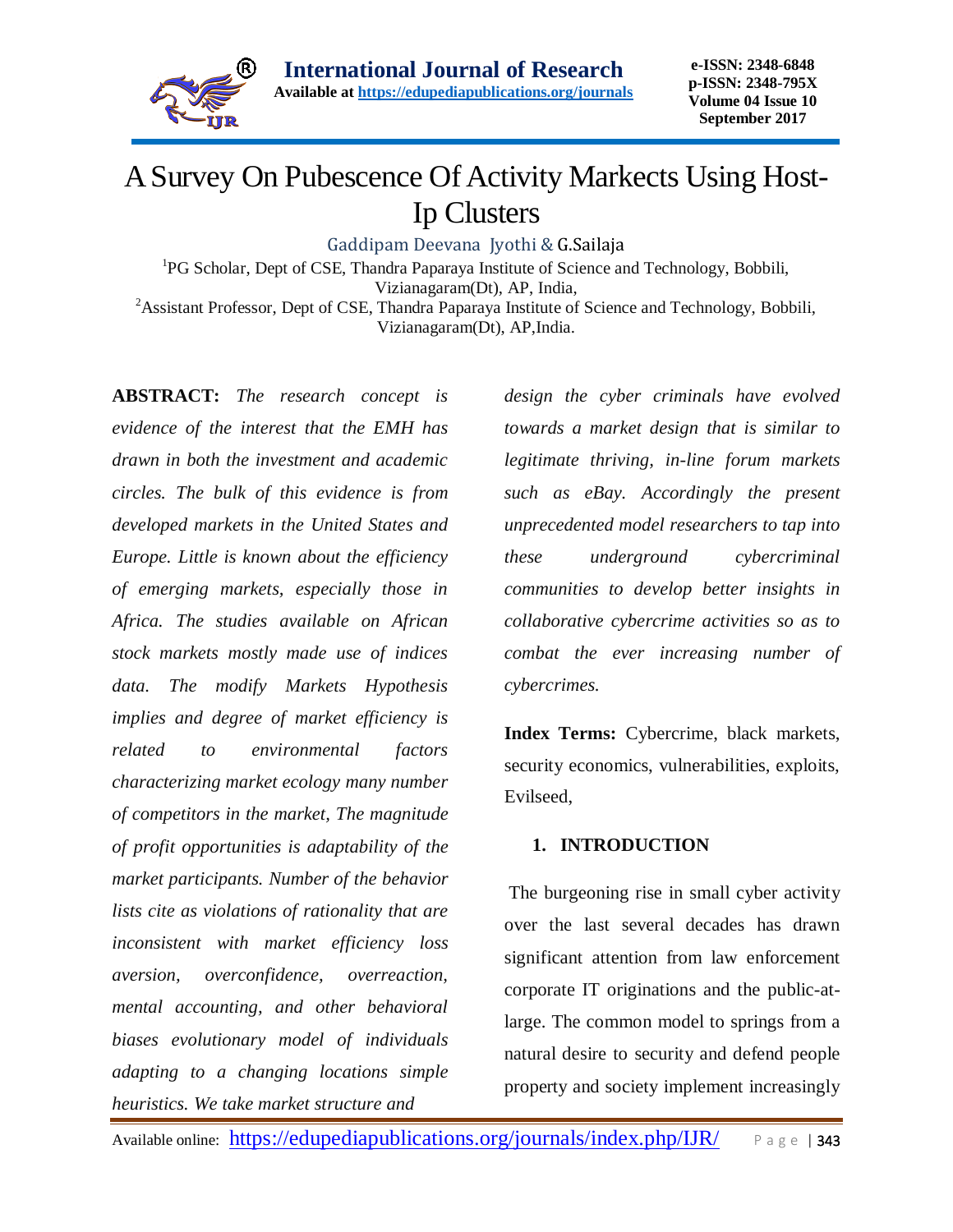

**International Journal of Research** 

**Available at<https://edupediapublications.org/journals>**

**e-ISSN: 2348-6848 p-ISSN: 2348-795X Volume 04 Issue 10 September 2017**

sophisticated technology barriers [1]. All for the purpose of keeping the high-tech criminal at bay. While this pragmatic outcome take reaction is understandable and necessary given the serious stakes involved its long term strategic efficacy is debatable take cybercrime activity and impacts continue unabated [2]. This new framework is based on the well-known principles of evolutionary biology and ultimately institutional and individual fortunes. In this paradigm the EMH may be viewed as the frictionless ideal that would exist if there were no capital market imperfections such as transaction costs taxes, institutional rigidities, and limits to the cognitive and reasoning abilities of market participants [3]. While this pragmatic outcome focused reaction is understandable and necessary given the serious stakes involved its long term strategic efficacy is debatable, considering that cybercrime activity and impacts continue unabated [4].



# Fig No.1. CRIMINAL MOTIVES:

It is important [5] to different possess advanced skills and open access to sophisticated information and communication technologies (ICT) is historically possessed relatively higher levels of education and income. Academic research is shown strong negative links many criminal activity and socioeconomic indicators such as education

# **2. DYNAMICS COMPETITION AND MARKET ECOLOGY**

One final schema of the AMH framework to find management is the insight that innovation is the key to survival. The EMH suggests the certain levels of expected returns are achieved simply by bearing a sufficient degree of risk. The AMH implies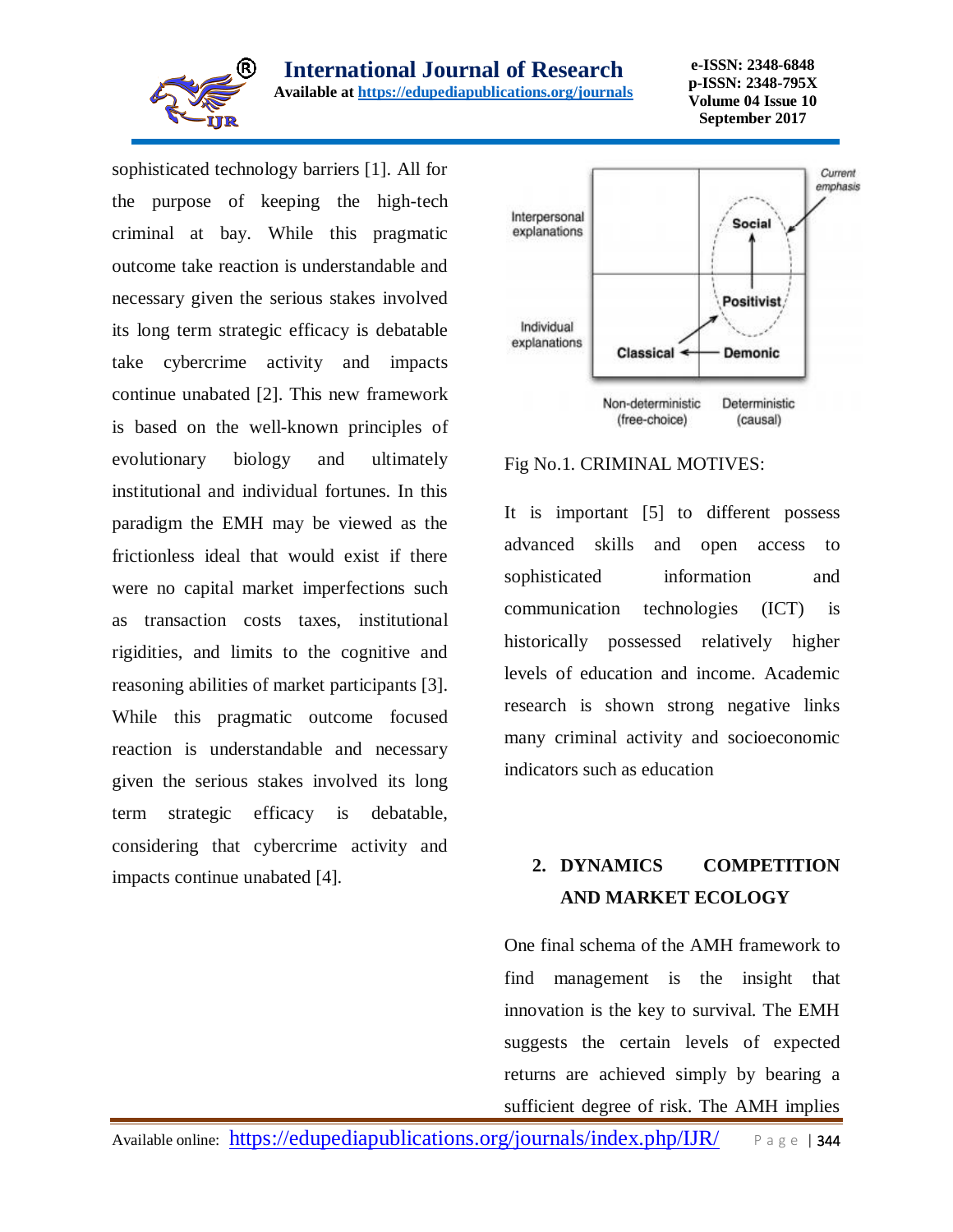

that the rewrite relation varies through time and that a better way of achieving a consistent level of expected returns is to adapt to changing market conditions [6]. The natural model breadth and diversity in their skills is taken By evolving a multiplicity of capabilities that are suited to a variety of environmental conditions, investment managers is likely to become extinct as a result of rapid changes in those conditions. And by acknowledging that changes in business conditions in influence many investment performance and investor preferences [7]. Like motherhood and apple pie, innovation is an easy concept to embrace. It takes on an urgency that is generally missing from most financial decision-making paradigms such as the EMH modern portfolio schema and the CAPM. Innovation and modify the primary drivers of survival certain flexibility and open-mindedness to change the difference between survival and extinction in financial markets [8].

The AMH has a clear implication for all financial market participants: survival is ultimately the only objective that matters. Fig No 2. EMH Model

#### **A. Market Regulator**

Some of the African stock markets is established on the back of poor regulatory and legislative frameworks. This explains some markets lack the capacity to deal with capital market dynamics [9]. Legislations to prevent insider trading is either inadequate and where they exist, enforcement is often poor. The successful finding of African markets into the world financial system requires regulatory frameworks that conform to international standards. A sense of fairness and financial discipline in the market In most countries the regulator is a government agency the central bank finance ministry commission [10]

# **B. Market Price Valuation Rooted**

The use of market price is deriving solely from the efficient markets hypothesis. In fact a very different conceptual framework is demands the used market price: "no arbitrage pricing." Rather, pricing requires that one use market price simply because market price reflects reality this is the price at which one can sell or "realize the value of" an asset [11]. This situation in which a firm intend to sell its assets is highly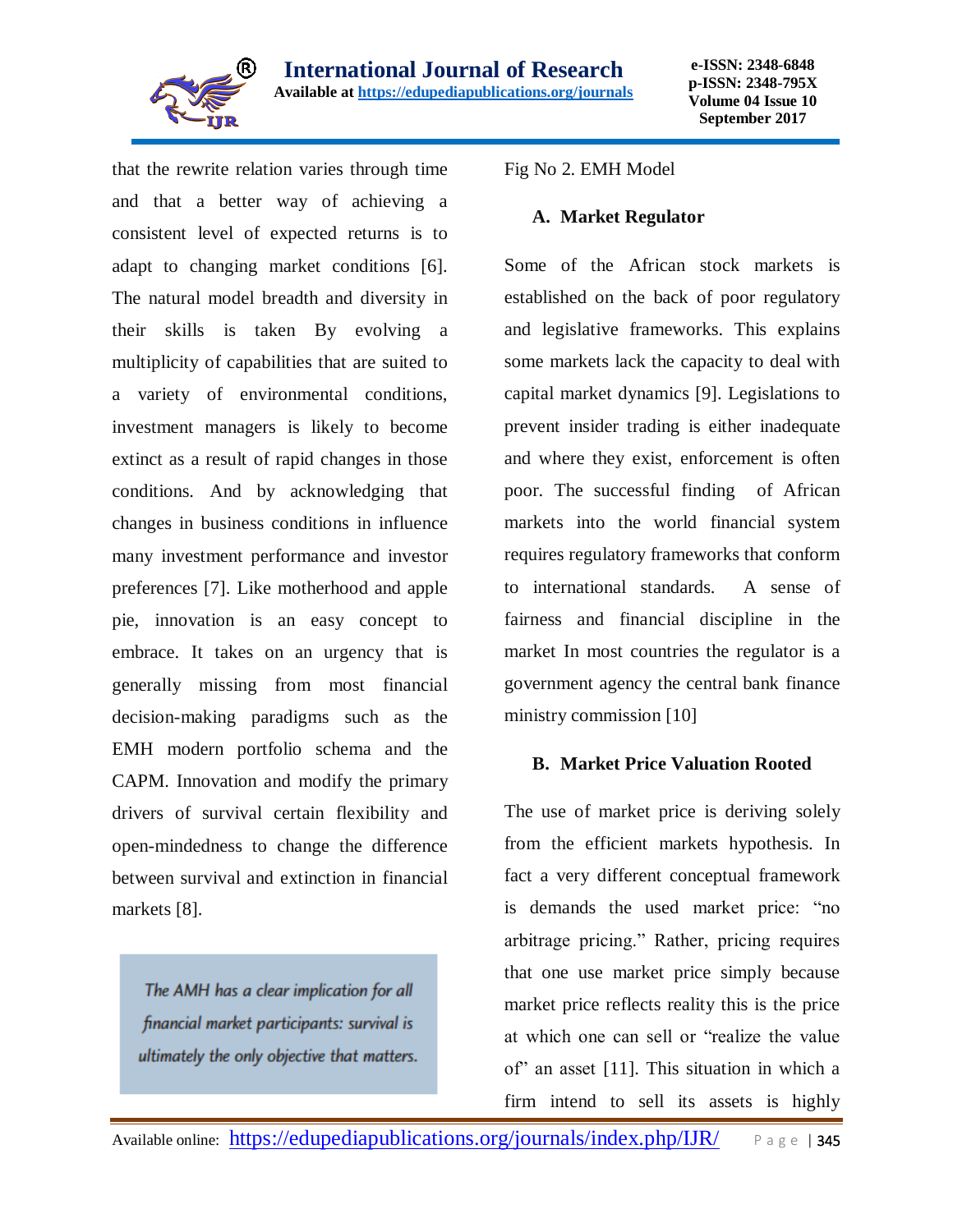

relevant because the premise of GAAP accounting is that the firm is a "going concern" and not in liquidation. Indeed the apparent disconnect many premise of "no arbitrage market pricing" and "going concern" is so striking that one might be tempted to argue that market pricing is inconsistent with the premise of going concern This argument is specious. Market price rooted in no arbitrage pricing fact, consistent with going concern via the concept of imputation [12].

# **3. DNS QUERIES GADGET**

The DNS queries gadget analyzes recursive DNS (RDNS) traces. The goal is to identify the domain names of compromised landing pages that are likely to lead to malicious pages. The gadget works in two steps: First it leverages temporal relationships in a DNS trace to identify domains that are likely connected to malicious domains. More precisely, the gadget checks for queries for domain DL "shortly before" a query for domain DP, which is known to host malicious pages [13].

**Seed:** The seed used by the DNS queries gadget consists of all the domains that are known to host malicious pages.

**Expansion:** This gadget's expansion relies on the fact that, often, a large number of infected pages contain links to a single, malicious page, and that DNS traces expose these connections. In practice, we passively monitor the recursive DNS traffic generated by a large user base. This traffic can be collected deploying a sensor in front of the RDNS server of a network [14].

# **A. HOST-IP CLUSTERS (HIC):**

Since these topologically dedicated hosts and their HICs play a central role in linking different malicious paths together, it becomes important to detect them for breaking the malicious infrastructures. In our research, We come up with a new topology-based technique designed to catch these hosts without relying on the semantics of the attacks they are involved in. Intuitively these dedicated hosts are rather easy to reach from the dark side of the Web while extremely hard to reach from the bright side [15].

1) Our algorithm achieves a high detection rate. Even with a small set of seed malicious HICs we can discover a large number of other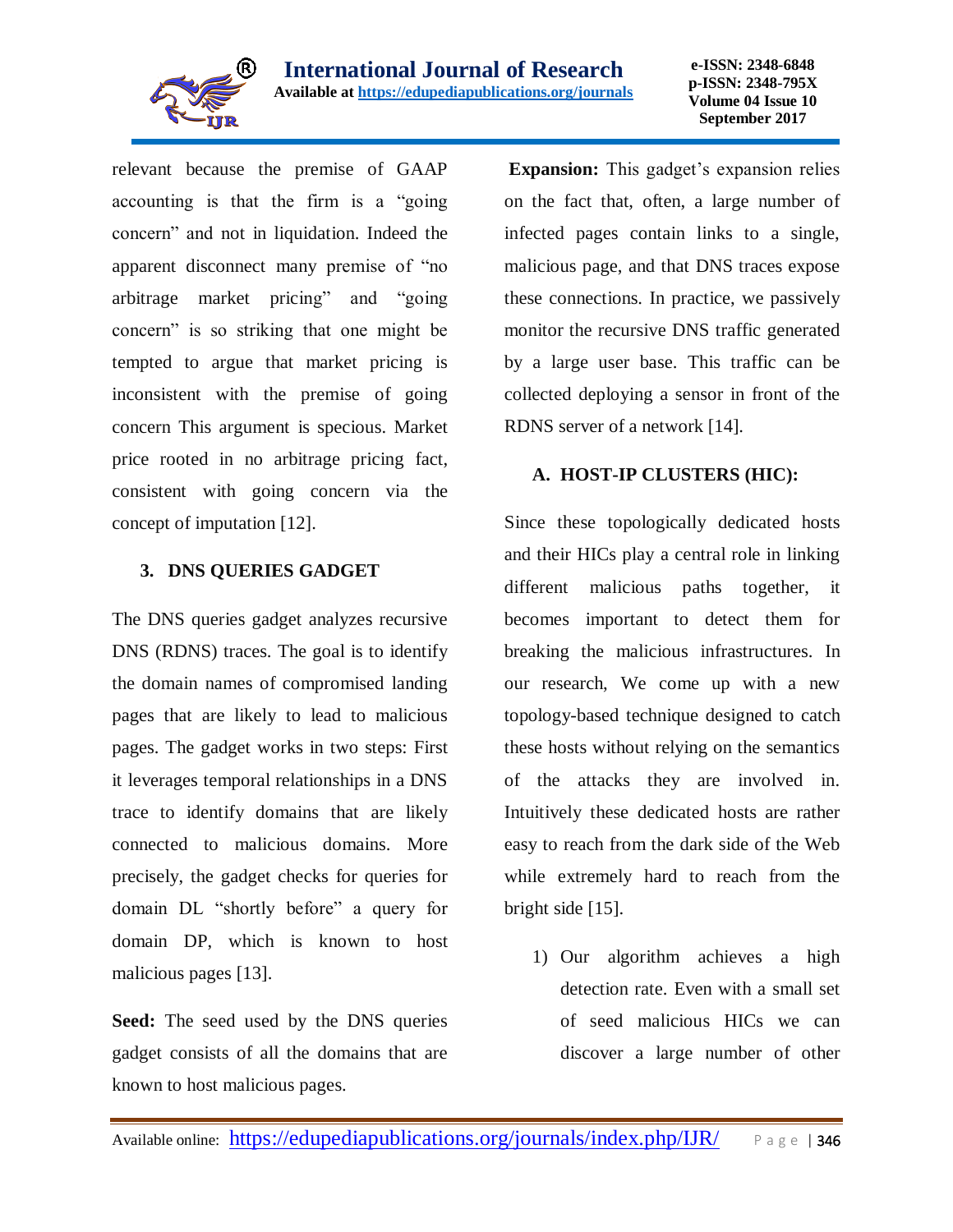

malicious HICs, with an expansion rate of 12 times.

- **2)** Our detection algorithm is general across the use of different malicious seeds, including drive-by downloads and Twitter spam in our experiments.
- **3)** For the set of dedicated malicious hosts that serve as TDSes, they are much more long-lived than doorways or exploit sites. They receive malicious traffic from new attack campaigns over time.
- **4)** Our study shows that even after TDSes are taken down, they continue to receive a large amount of traffic, 10 times more than legitimate parked domains [16].

This calls for a broadening of our understanding about the nature of cybercrime, its sources of risk, and approaches to dealing with it in future. ICTs are also enabling new, unexpected criminal opportunities such as trespassing, identity theft, and denial of service attacks. Existing criminal coding frameworks do not sufficiently capture the prevalence or risks from such emergent technology related crime.

One of the features of the financial crisis was the phenomenon of "mark-to-model." various assets had previously been valued based upon market information; when markets imploded and there were no market clearing transactions firms resorted to valuation models to place a value on these assets. Mark-to-model was the flashpoint for quite a bit of controversy

The proposal to simultaneously display both appraisal value and also market price would have significantly reduced two of the problematic aspects of mark-to-model:

- 1. First, one of the serious problems of mark-to-model is the inherent conflating of market price and appraisal value; having previously committed to using market price switching to appraisal value is a complete paradigm shift in the underlying valuation framework
- **2.** Second, switching from mark-tomarket to mark-to-model makes a sloppy intellectual assertion: that when there previously had been a market price that has now evaporated,

#### **B. Mark-to-Model**

# **4. PROPOSAL**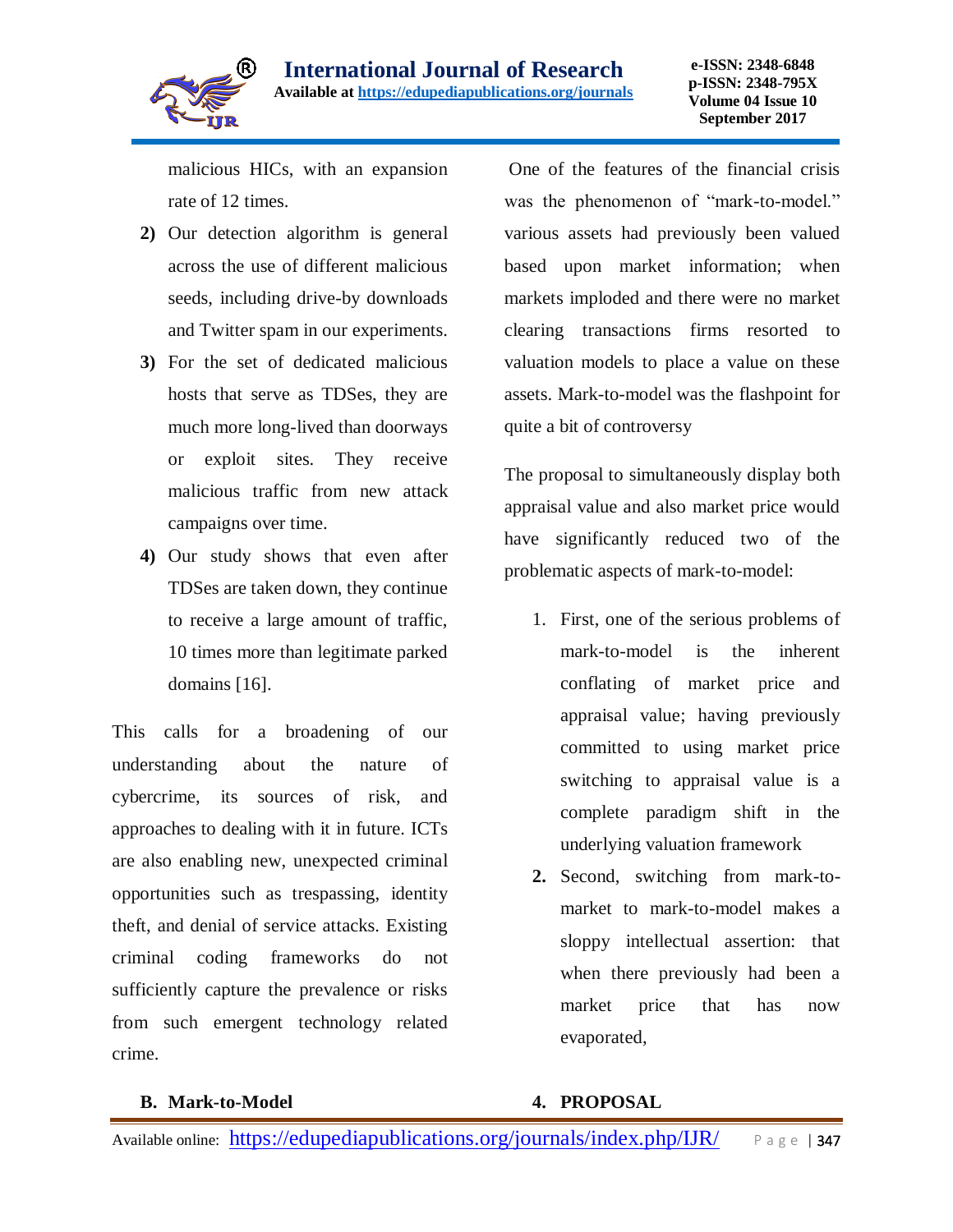

**e-ISSN: 2348-6848 p-ISSN: 2348-795X Volume 04 Issue 10 September 2017**

Market price is an important indicator for valuation purposes, but it is not perfect; there are times when market value provides an inaccurate and distorted view of value. Appraisal value also is an important and legitimate approach to valuation, but it too is imperfect; there are times when appraisal value provides an inaccurate picture of value. Moreover, the availability of two different valuation bases could create an irresistible temptation to adopt one basis during good times and then to switch the valuation method when conditions deteriorate [17].

|        | Market<br>Price | Appraisal<br>Value |                       | Market<br>Price | Appraisal<br>Value |
|--------|-----------------|--------------------|-----------------------|-----------------|--------------------|
| Assets |                 |                    | Liabilities<br>Equity |                 |                    |

Exhibit 3: Sample Conceptual Balance Sheet

# **5. DATA AND METHODOLOGY**

The markets studied in this paper are Egypt, Kenya, Zimbabwe, Morocco, Mauritius,

Tunisia, Ghana, Namibia, Botswana and the West African Regional Stock Exchange in Cote d'Ivoire.5 The data used in this study are daily closing stock prices and volume traded for individual stocks. Morocco and Mauritius were obtained from DataStream and comparisons were made with samples from the respective stock exchanges and/or stockbrokers to determine reliability and accuracy. A stock is included in the sample as long as it has been listed for the entire period under consideration; it has not been part of an acquisition or merger during the period under review it has not been suspended from trade for a period longer than a week; and it has enough data points to make a meaningful analysis. The period examined for each market which also shows the thin-trading6 frequencies for each market [18].

# **6. CONCLUSIONS AND FUTURE WORK**

The paper investigated weak-form efficiency of ten African stock markets using the runs test methodology for serial dependency. Returns were calculated on a trade-to-trade basis and weighted by the number of days between trades. Serious thin-trading was observed on all markets, and more so for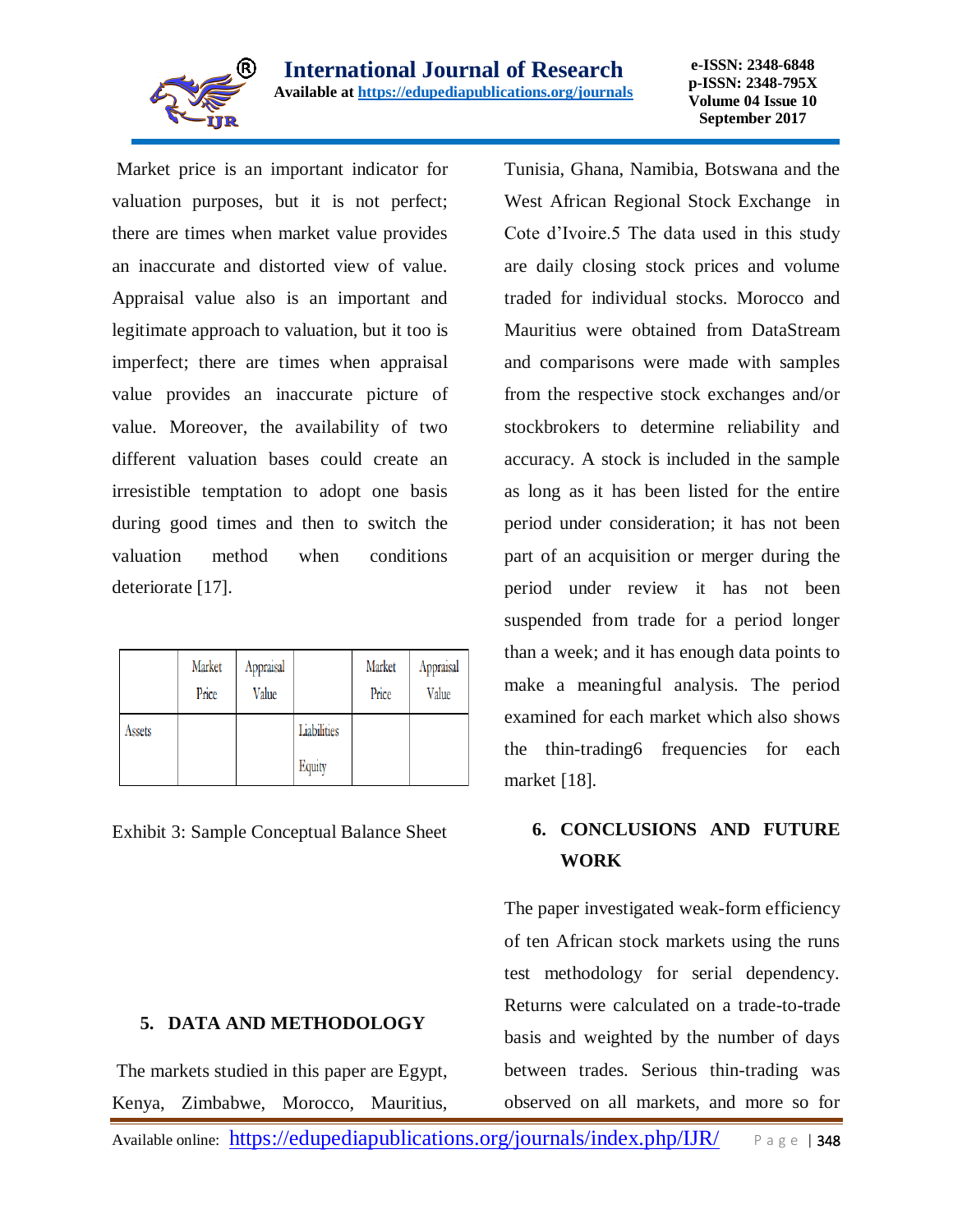

Namibia and Botswana, the two markets with significant dual-listed stocks on the JSE. In all the markets studied. A significant number of stocks rejected the random walk. We propose that one should always measure and record two key perspectives of valuation: market price and appraisal value. Both market price and appraisal value are imperfect measures of value with known weaknesses, but each has significant strengths that complement each other when used in concert. it does show that rigorously and well maintained underground markets are possible and do exist. The underground economy should be seen, rather than a confused and unorganized group of criminals scamming other criminals, as a well-organized and administered source of risk that makes for an interesting venue for future research.

# **7. REFERENCES**

[1]. J. Franklin, A. Perrig, V. Paxson, and S. Savage, "An inquiry into the nature and causes of the wealth of internet miscreants," in Proc. Of CCS'07, 2007, pp. 375–388.

[2]. R. Anderson, C. Barton, R. B¨ohme, R. Clayton, M. van Eeten, M. Levi, T. Moore, and S. Savage, "Measuring the cost of cybercrime." in Proc. of WEIS'12, 2012.

[3]. Anderson, P., K. Arrow, and D. Pines, eds. 1988. The Economy as an Evolving Complex System. Reading, Mass.: AddisonWesley.

[4]. Federal Bureau of Investigation "National Incident-Based Reporting System," Washington, DC, (Volume 1: Data Collection Guidelines), 2000, pp. 128.

[5]. L. Lochner "Education and Crime," In International Encyclopedia of Education, B. McGraw, P. Peterson and E. Baker (Ed.), Elsevier, Amsterdam, 2008.

[6]. Arthur, B., et al. 1997. "Asset Pricing Under Endogenous Expectations in an Artificial Stock Market." In The Economy as an Evolving Complex System II. Edited by B.

[7]. Arthur, S. Durlauf, and D. Lane. Reading, Mass.: Addison Wesley. Barber, B., and T. Odean. 2001. "Boys Will Be Boys: Gender, Overconfidence, and Common Stock Investment." Quarterly Journal of Economics 116: 261-229.

[8]. Barkow, J., L. Cosmides, and J. Tooby. 1992. The Adapted Mind: Evolutionary